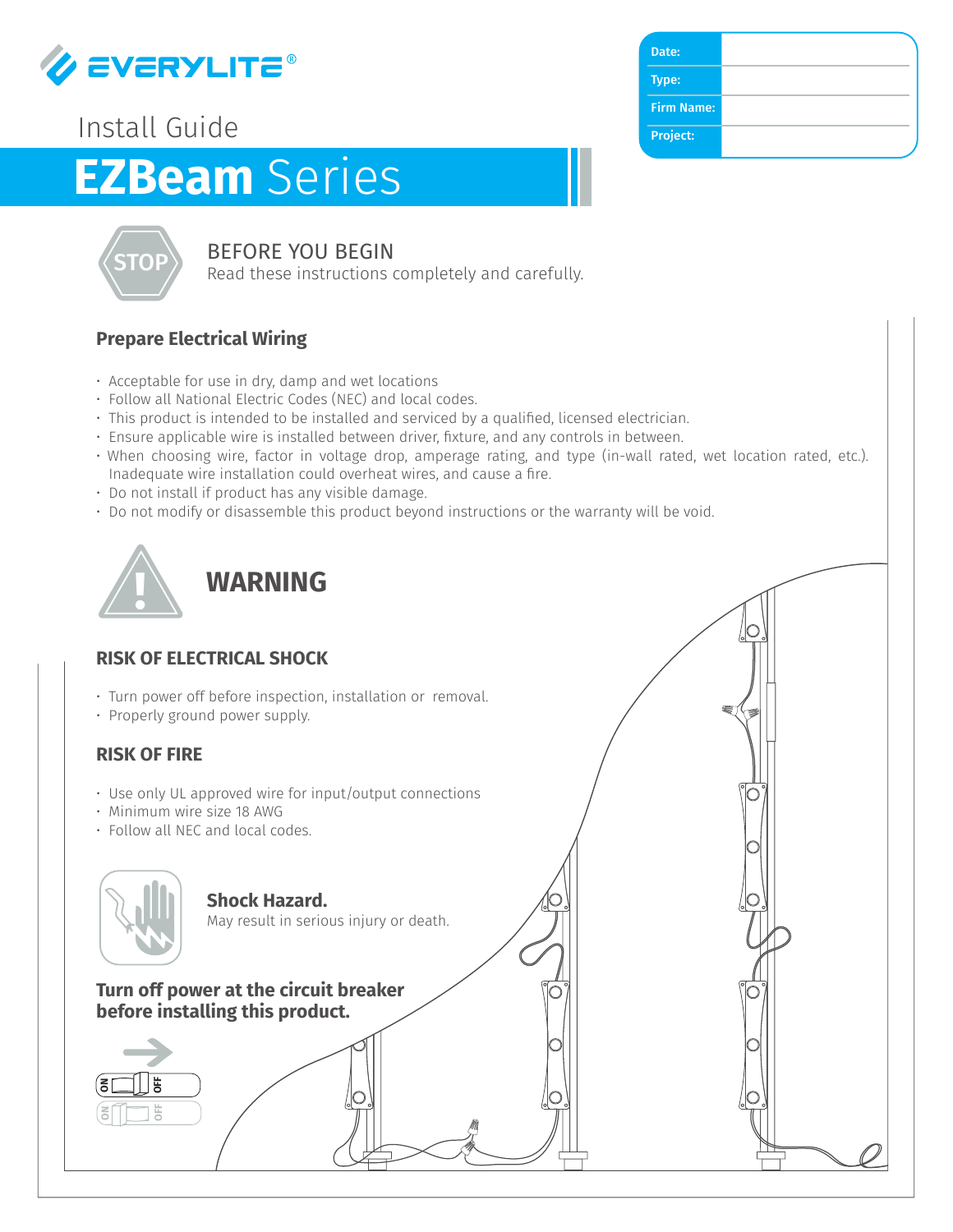## **Components**





## Module Quantity per Run

In order to avoid any noticeable dimming between modules due to voltage drop, the amount of modules in a single run must not exceed 7 modules\* when power is supplied from one end only.

\*This does not take into account the length or gague of cable being used. Onsite testing might be required to avoid having a voltage drop greater than 12%.

## Pre-cut EZ Bar options

The EZ Bar comes standard in 2 ft, 3 ft, 4 ft and 5 ft options.

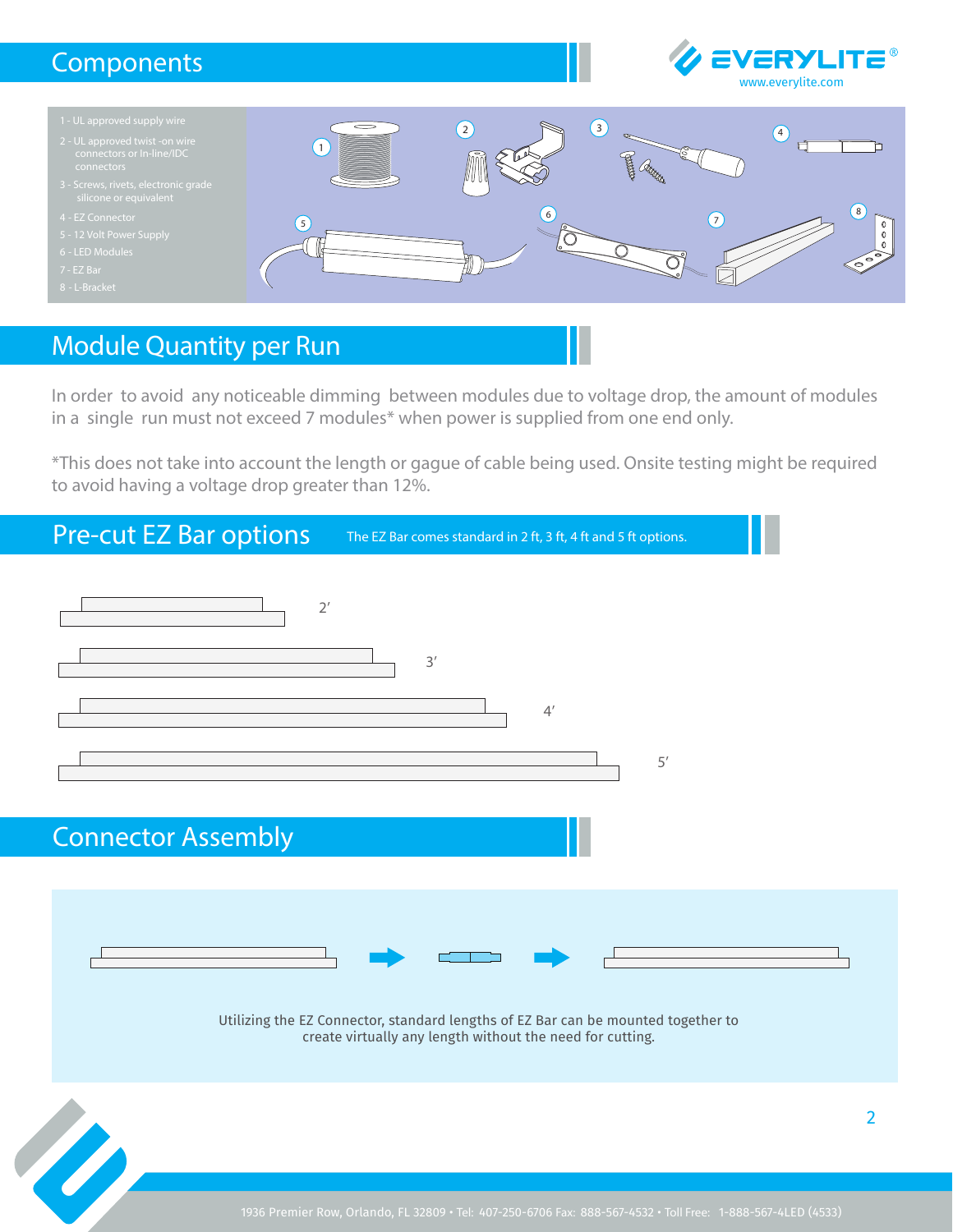# Bar assembly options





# New Application Mounting



Align L-Bracket on the cabinet wall, mounting in place using screws.



Adjust EZ Bar on the L-Bracket using the adjustment holes then screw in place once appropriate spacing is acquired.



Pay attention to spacing between bars and ensure that the bars are level before permanently mounting in place.

3

# Connecting power supply